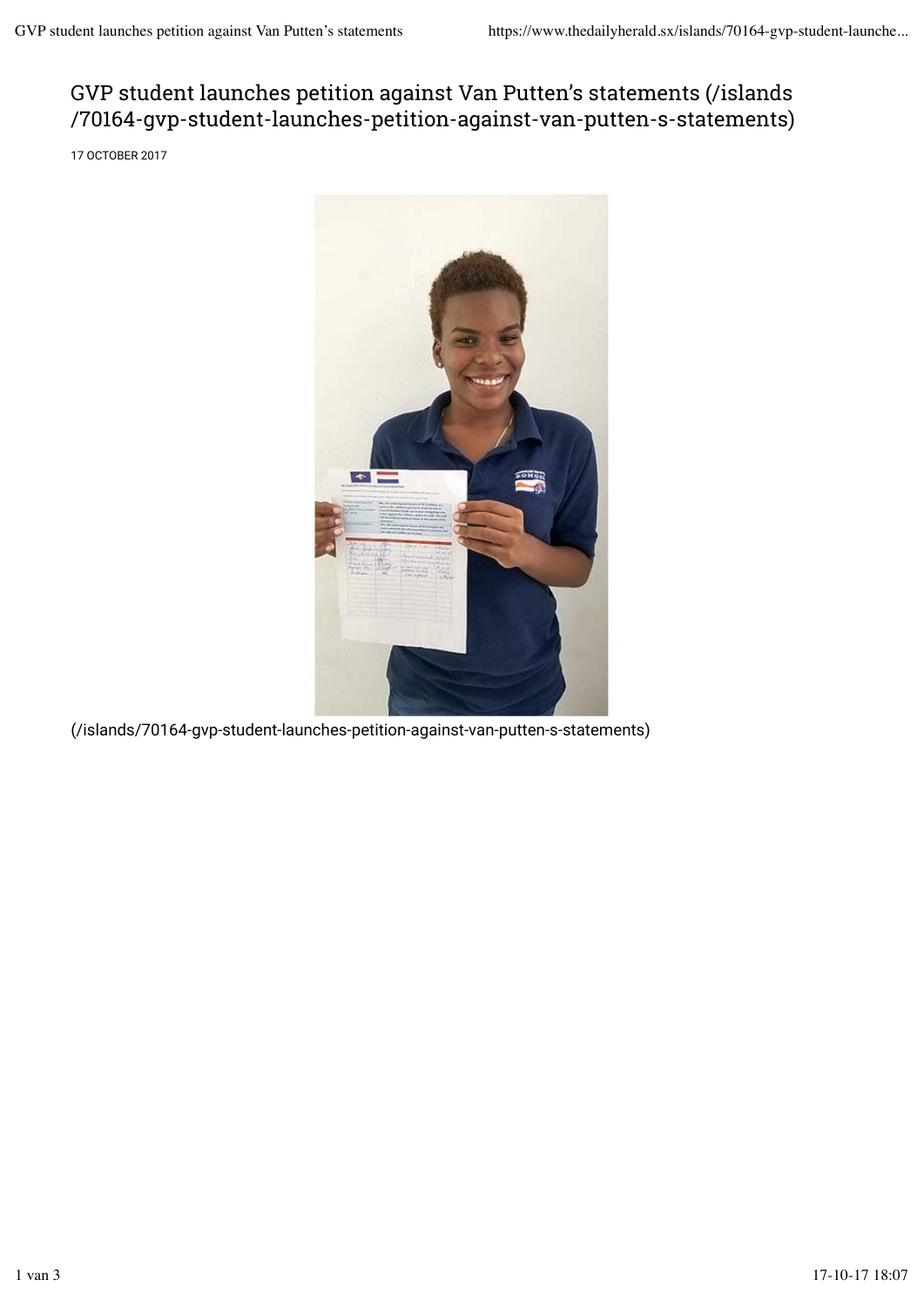*Lenaria Brown with a signature list.*

ST. EUSTATIUS--Lenaria Brown, an 18-year-old student currently completing her last year at the Havo stream at Gwendoline van Putten School, has launched a petition against statements made by Progressive Labour Party (PLP) leader and Island Councilman Clyde van Putten.

 In his statements, made during a congress in Curaçao, Van Putten threatened to "kill and burn" Dutch militaries if they come to his island.

 The petition, which will be presented to Acting Island Governor Julian Woodley, is also meant to support the Dutch military, Brown explained.

 "As citizens of St. Eustatius, the undersigned strongly condemn and distance ourselves from the statements made by the leader of the Progressive Labour party Mr. Clyde van Putten. With his statement he proves not to be an example for our community. His violent statements and enticing of violence is negatively portraying Statia and its people, who are a law-abiding and peaceful people," Brown says in introducing the online petition, which can be signed until October 31 at https://www.ipetitions.com/petition/we-stand-with-ourdutch-military-men-and-women (https://www.ipetitions.com/petition/we-stand-with-ourdutch-military-men-and-women).

 The petition, which on Brown's behalf will be presented by Woodley to the Royal Dutch Navy and the Dutch Government, states that the citizens of Statia signing the petition are against the violent statements made by Van Putten instigating hate crime against the military. "We, the undersigned citizens of St. Eustatius are concerned with the aforementioned statement and we urge our leaders to act now," it is stated in the petition.

 "As a youth of Statia I do not agree with the statement made by Mr. Clyde van Putten. I believe the majority of Statians do not agree and do not support Clyde's statement; and as a youth who should look towards our leaders I expect them to represent my island in a positive and respectful manner, especially if they're speaking to the world on our behalf. I also expect and want them to lead by example," Brown said.

 She started the petition because Van Putten's statements hurt her. "I personally witnessed how hard these military men and women worked on the island before, during and after the hurricanes. It hurt me because the military men and women were just doing their job of protecting and helping us. It hurt me because the world may now look at Statians as violent people. It hurt me because the damage has been done.

 "This petition was started for the world to know that we love our Dutch military men and women and we appreciate what they have done for us in the past and present, and for what they will do for us in the future," the student said in stressing that she has no political motivation in launching the petition.

 "What do I want to achieve? Statians are very outspoken people, but violence should not be a means to any end. I want the people and friends of Statia to sign the petition. I also want the world to know that Statians are not a violent people. We support our Dutch military men and women," Brown said.